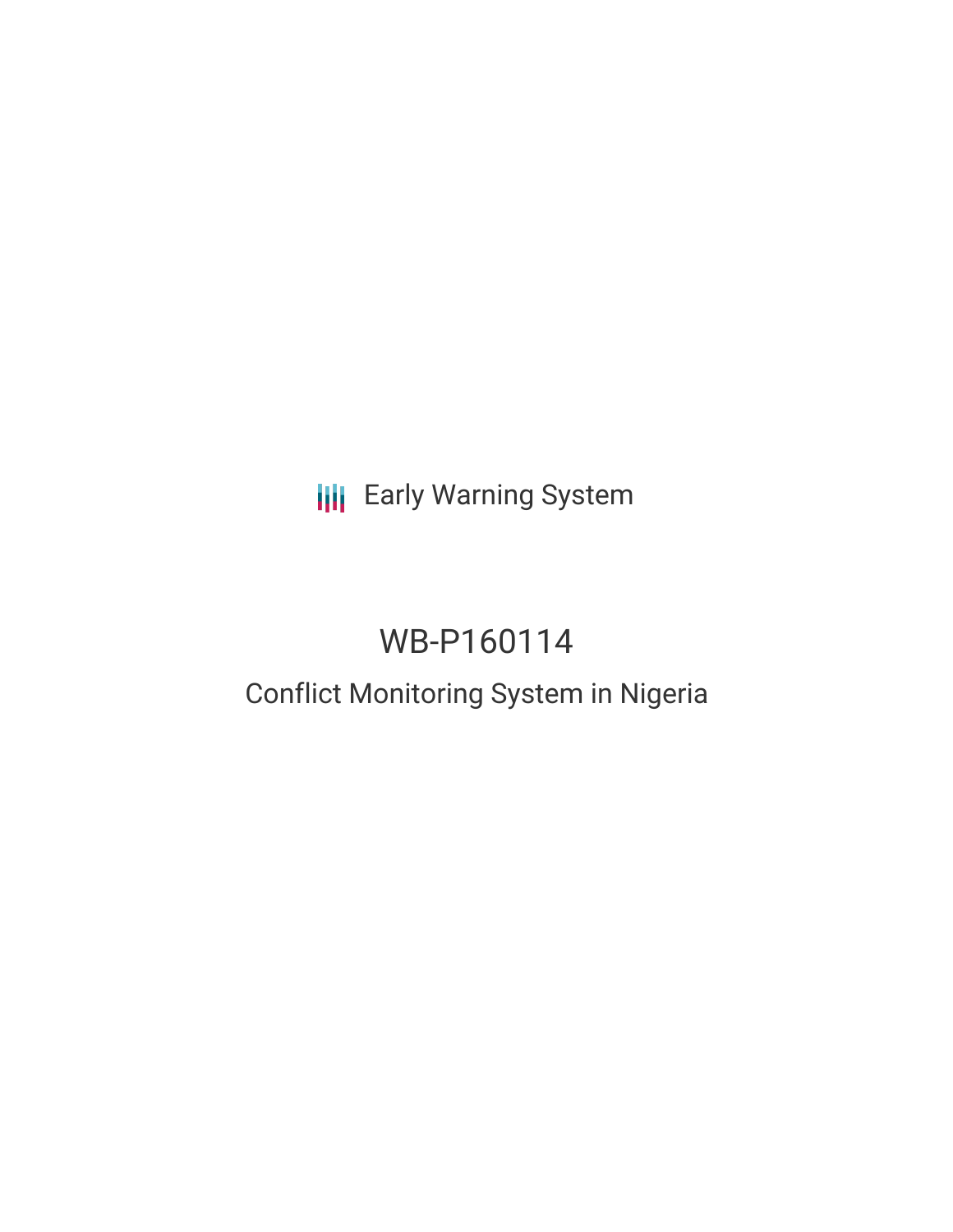

#### **Quick Facts**

| <b>Countries</b>              | Nigeria               |
|-------------------------------|-----------------------|
| <b>Financial Institutions</b> | World Bank (WB)       |
| <b>Status</b>                 | Active                |
| <b>Bank Risk Rating</b>       | C                     |
| <b>Voting Date</b>            | 2017-10-27            |
| <b>Borrower</b>               | Government of Nigeria |
| <b>Sectors</b>                | Finance               |
| <b>Project Cost (USD)</b>     | $$0.40$ million       |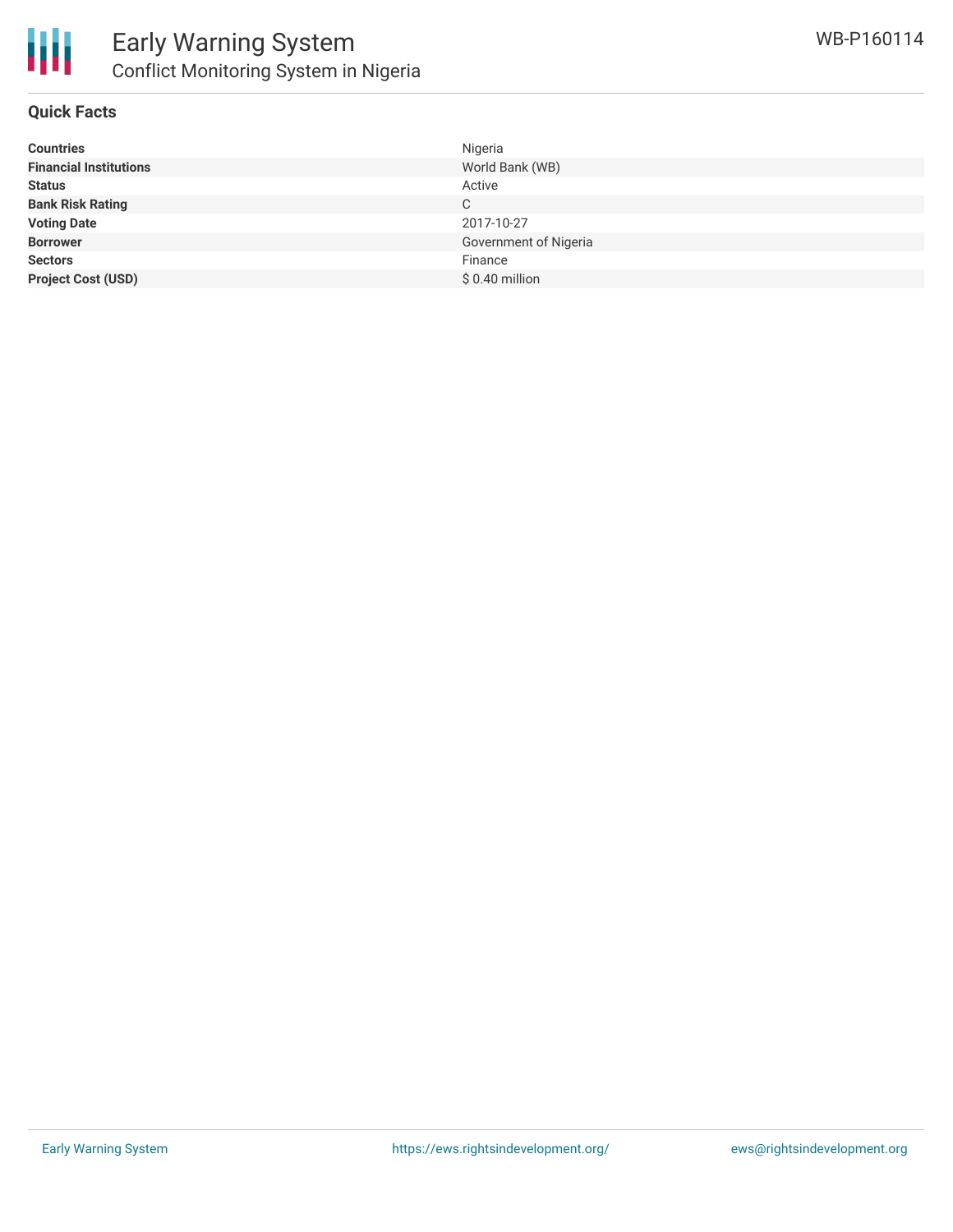

#### **Project Description**

The Proposed Development Objective is to increase National Bureau of Statistics capacity to collect data in conflict affected areasand to monitor with regularity the socio economic conditions of regions

that are normally difficult to reach. The grant will also enable the Nigerian government, the World Bank and other agencies to investigate how ongoing conflicts, problems such as market fragmentation, low levels of basic service provision (e.g. education, health and infrastructures), price and climatic shocks are affecting the poor.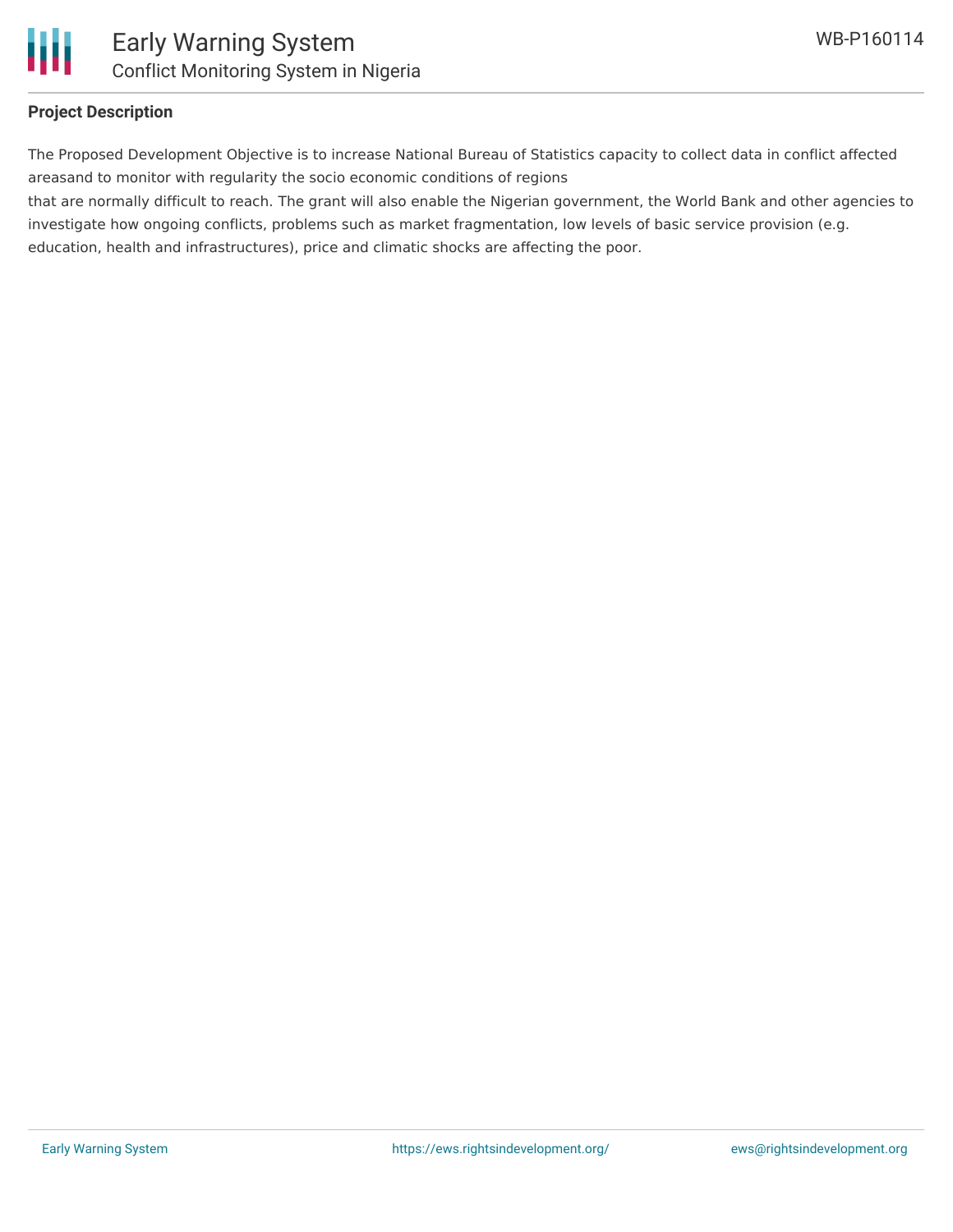

#### **Investment Description**

World Bank (WB)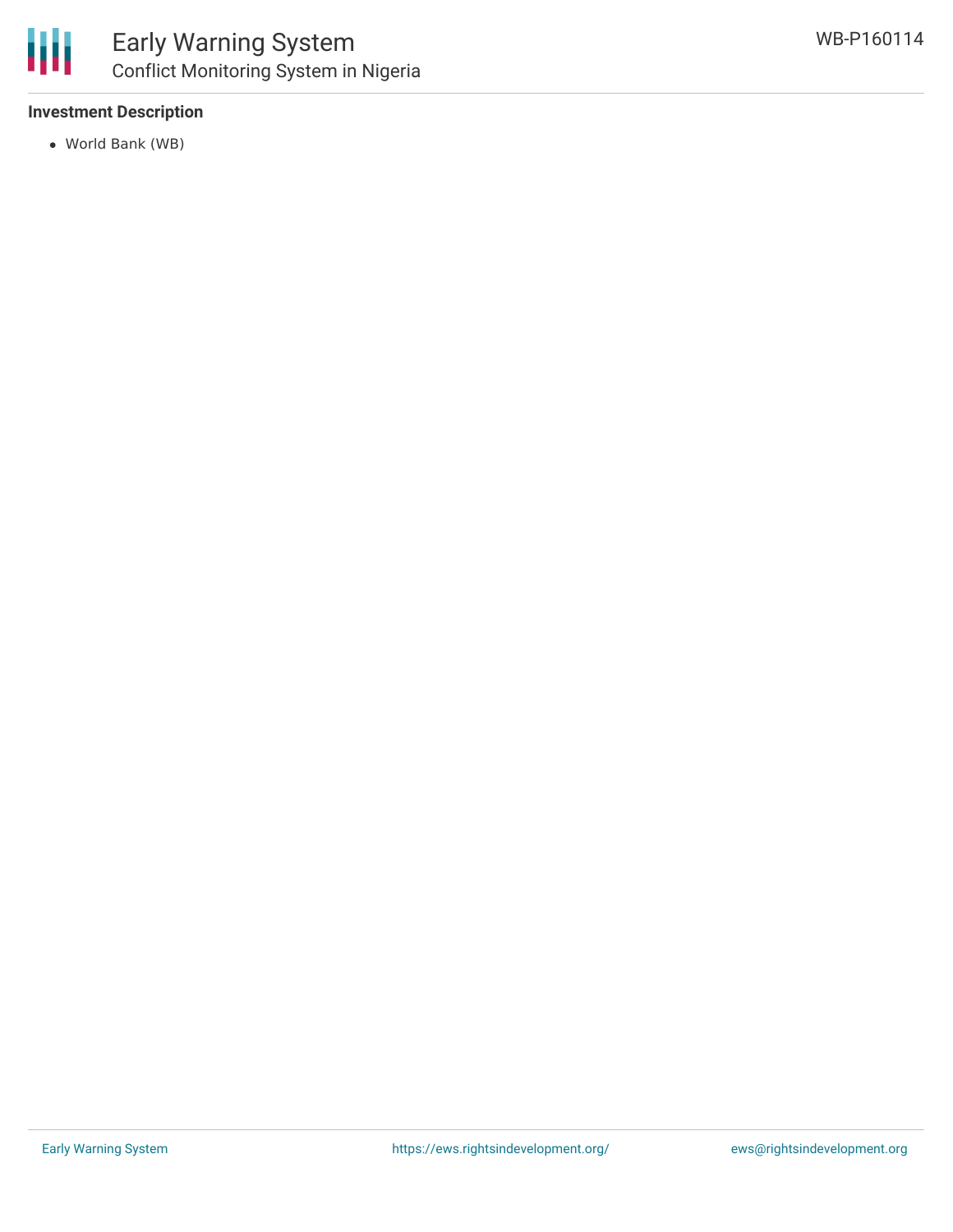

#### **Contact Information**

Name: National Bureau of Statistics(NBS), earlier Federal Office of Statistics Contact: Yemi Kale Title: Statistician General Tel: 2347034142639 Email:ykale@nigerianstat.gov.ng

#### ACCOUNTABILITY MECHANISM OF WORLD BANK

The World Bank Inspection Panel is the independent complaint mechanism and fact-finding body for people who believe they are likely to be, or have been, adversely affected by a World Bank-financed project. If you submit a complaint to the Inspection Panel, they may investigate to assess whether the World Bank is following its own policies and procedures for preventing harm to people or the environment. You can contact the Inspection Panel or submit a complaint by emailing ipanel@worldbank.org. You can learn more about the Inspection Panel and how to file a complaint at:

http://ewebapps.worldbank.org/apps/ip/Pages/Home.aspx.